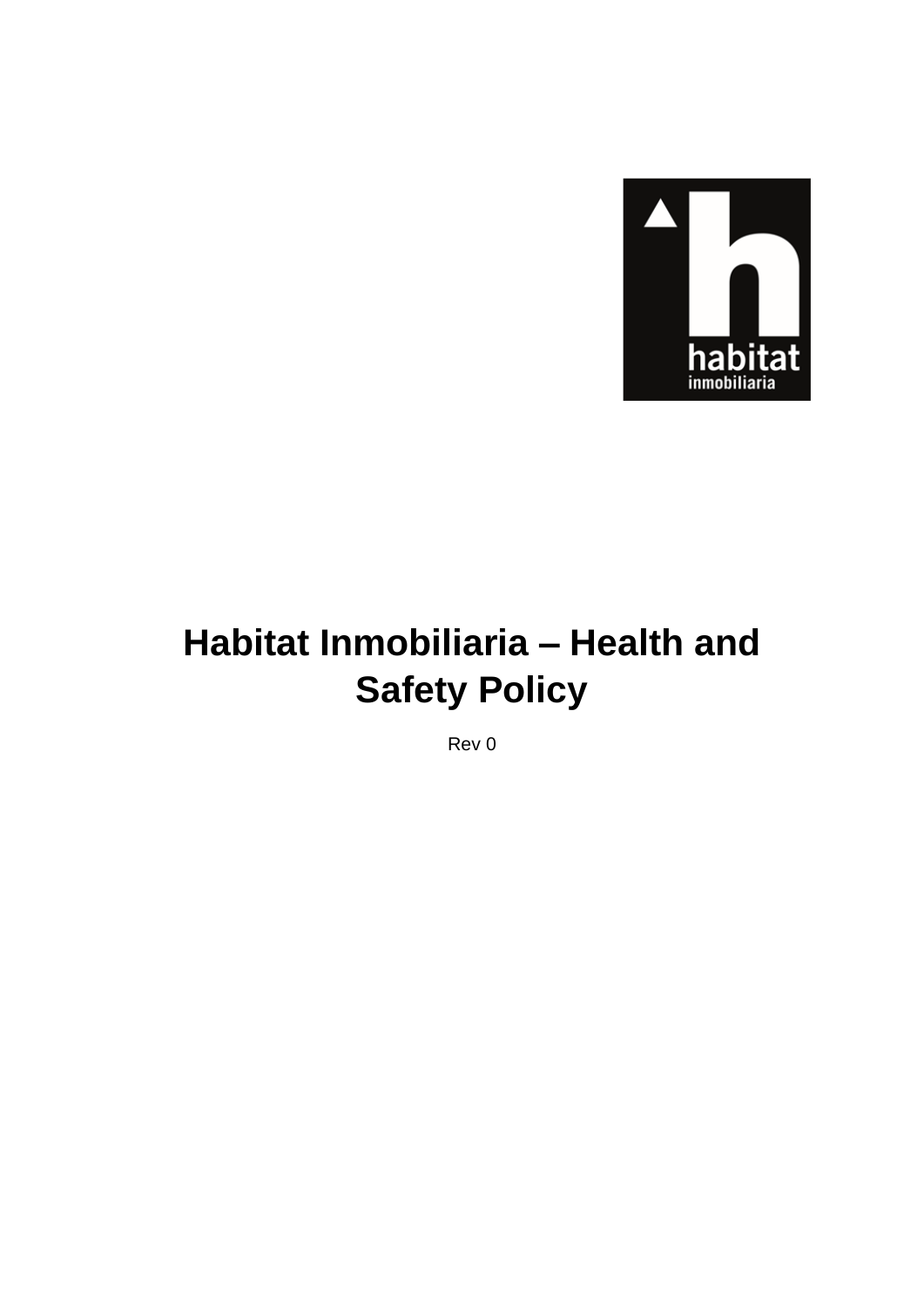

### **TABLE OF CONTENTS**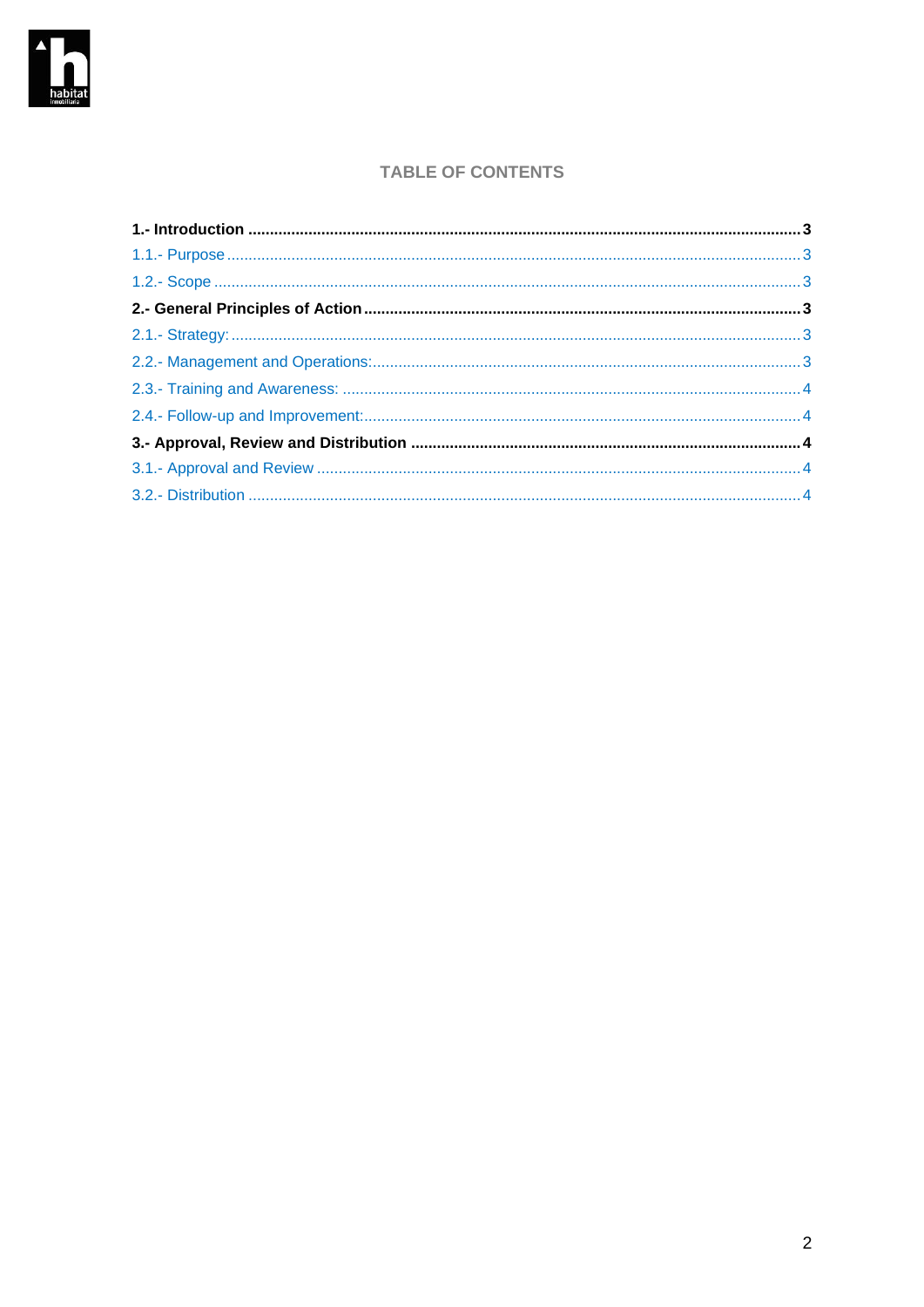

### <span id="page-2-0"></span>**1.- Introduction**

The Management Board of PROMOCIONES HABITAT, S.A.U., (hereinafter, together with its subsidiaries and investees, referred to as "**HABITAT**" or the "**Company**") is responsible for the non-delegable task of determining the Company's strategy and corporate policies, and for the supervision of its internal control systems. The Management Board, in the exercise of its duties and in accordance with our Code of Ethics, adopts the present Health and Safety Policy as a subsequent commitment to the prevention and preservation of health and safety.

#### <span id="page-2-1"></span>**1.1.- Purpose**

The purpose of the present Policy is to establish HABITAT's overall framework for action in order to: i) achieve a safe working environment for the Company's human team, promoting skills development, and ensuring that the undertaking of activities will not deteriorate the worker's health; ii) ensure a safe and healthy final product (dwelling) that preserves the consumer's Integrity during its use and exploitation and the client's safety in the points of sale during the commercialization process; iii) preserve the occupational health and safety in external work centers upon which HABITAT may have an influence.

#### <span id="page-2-2"></span>**1.2.- Scope**

The present policy is applicable to all activities undertaken by HABITAT and must be complied with by all employees (permanent and temporary), managers and members of the Board of Directors, (hereinafter, referred to together as "**Subject People**").

## <span id="page-2-3"></span>**2.- General Principles of Action**

In accordance with the present policy, the principles that will guide the action undertaken by HABITAT and the Subject People are:

#### <span id="page-2-4"></span>**2.1.- Strategy:**

 **Culture of Prevention** – Promoting a culture of prevention aimed at eliminating potential hazards to which workers and clients are exposed and at reducing the risk of the hazards that cannot be completely eliminated to an acceptable level, as the best tool to preserve health and safety.

 **Integration in Management** - Integrating safety and health criteria in all processes, areas and regions where we operate, and in the dwellings HABITAT develops.

 **Excellence and Continuous Improvement** – Guaranteeing legal compliance in relation to occupational health and safety as per legislation in force, incorporating best practices and promoting a culture of excellence and continuous improvement in risk prevention which enables compliance with the abovementioned legal requirements.

#### <span id="page-2-5"></span>**2.2.- Management and Operations:**

 **Systematization and resourcing** -Establishing an efficient management system that includes human resources and appropriate materials to provide a safe and healthy work environment.

**Information, Consultation, and Involvement of Employees** – Facilitating Access to information, consultation, and involvement of employees in safety and health topics.